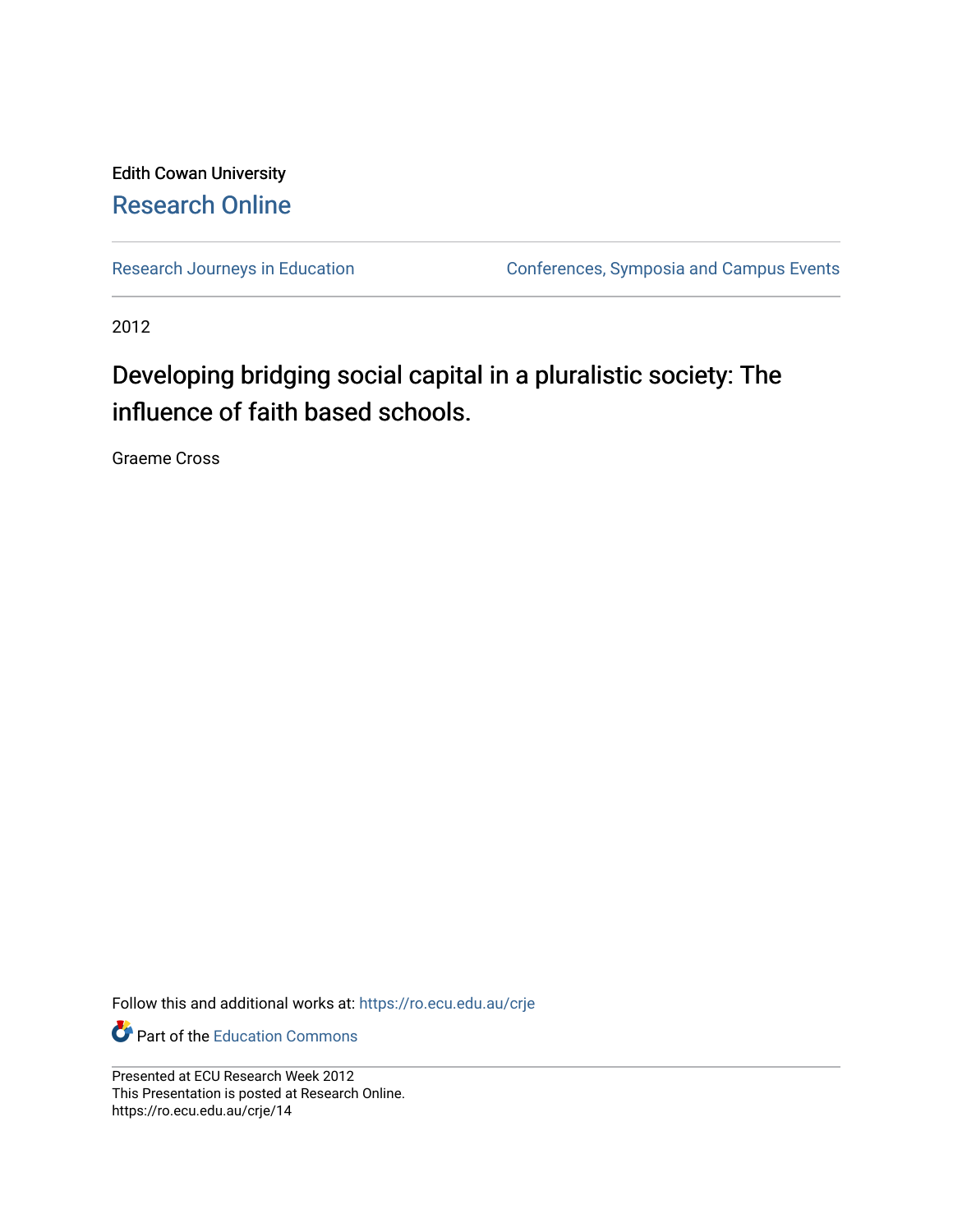

### **Developing bridging social capital in <sup>a</sup> pluralistic society: The influence of faith based schools.**

**Student**

Graeme Cross

### **Supervisors**

Associate Professor Jan Gray Associate Professor Glenda Campbell ‐Evans Associate Professor Terry de Jong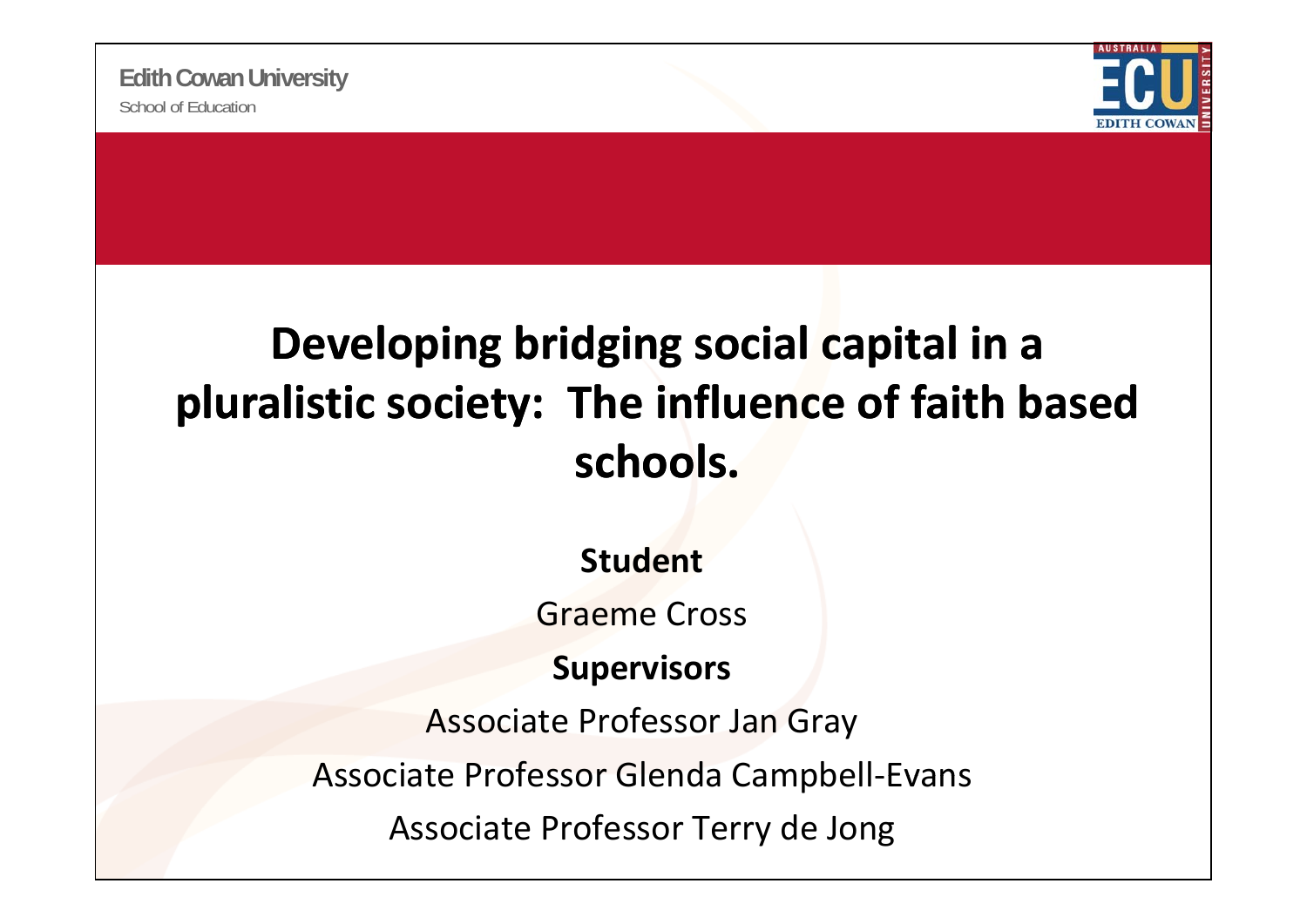

# Introducing the Key Concepts Social Capital: Bonding and Bridging

# Social Capital common social identity.

• Exists when $\mathsf{Bonding}$   $\cdot$  Exists when trust and norms of reciprocity are evident within relational networks where participants share <sup>a</sup> common social identity.

Bridging Social Capital

• Exists when trust and norms of reciprocity are evident within relational networks beyond the confines of intimate and familial social networks.

 $\boldsymbol{\sigma}$ l Capi Soci

Putnam (2000)

*Bowling Alone: The collapse and revival of American Community.* New York: Simon and Schuster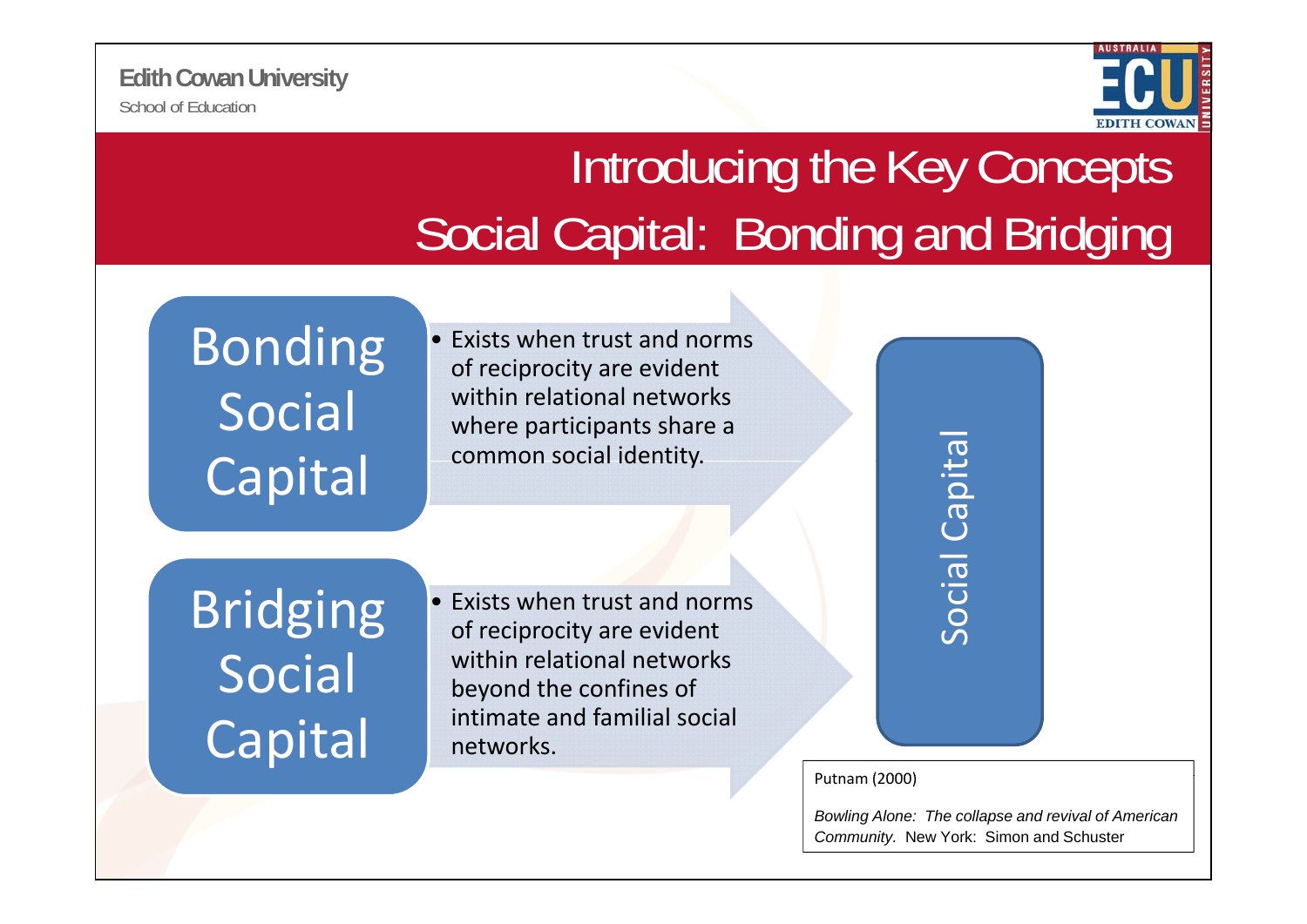School of Education**Edith Cowan University**



# Introducing the Key Concepts Social and Civic Attributes

National Interest Intellectual<br>Abilities PersonalAttributes Workforce Effectiveness Basic Skills Curtis & McKenzie (2001) *Employability skills for Australian industry: Literature review and framework development.*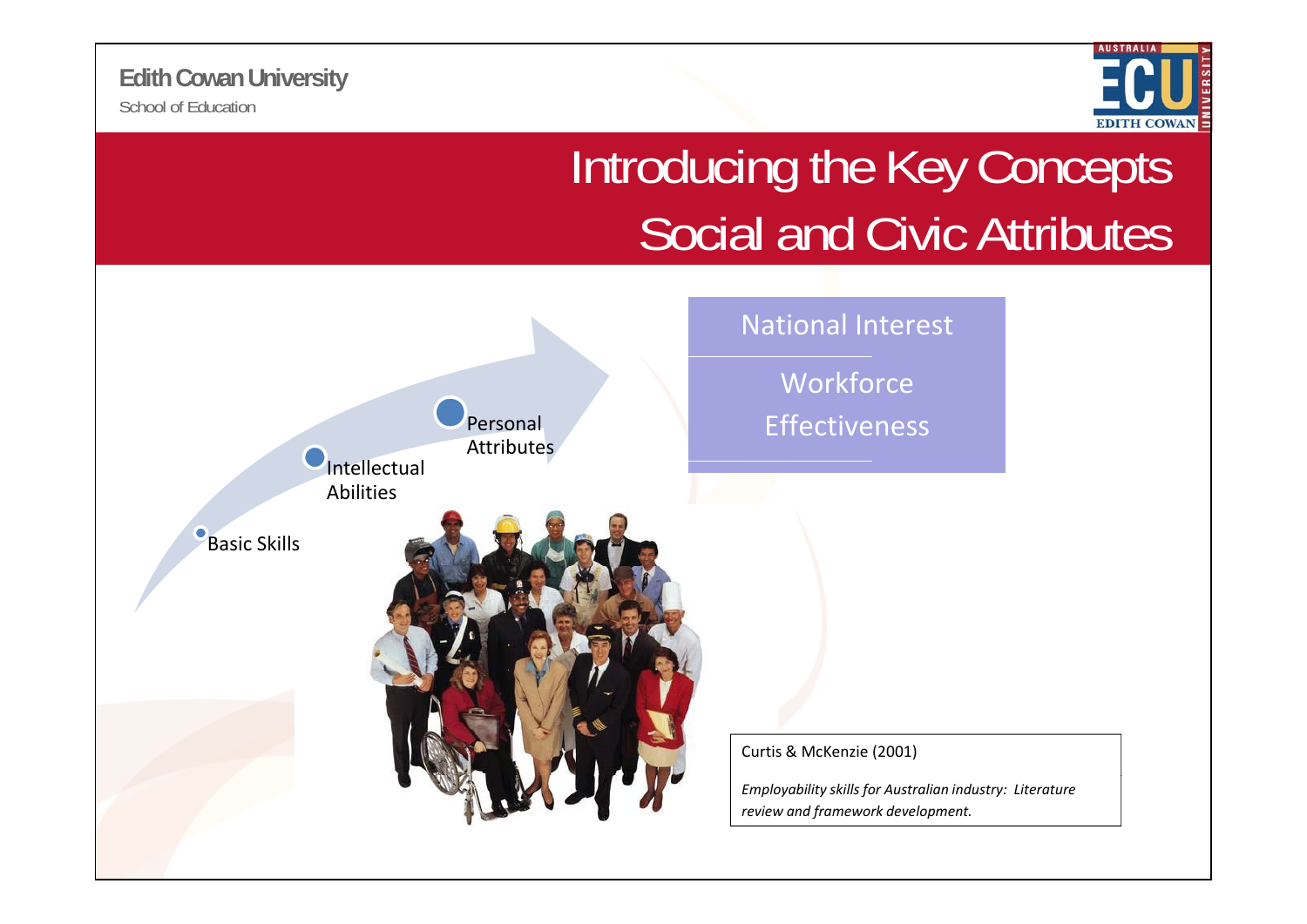

# Introducing the Key Concepts Social Capital: Bonding and Bridging

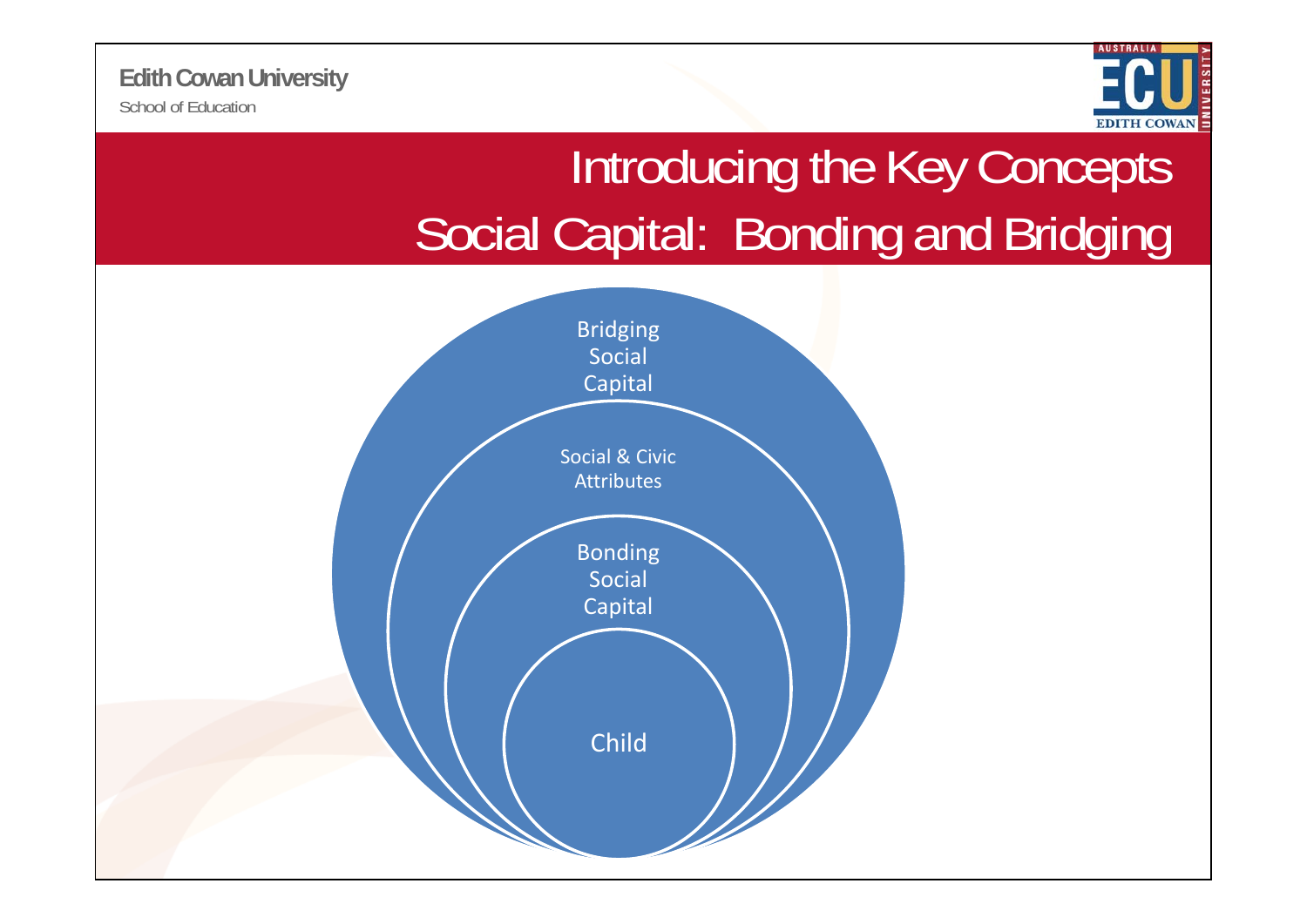

### Introducing the Key Concepts

Barry McGaw

"Given the growth of the non-government sector, we need specifically to consider whether that development, in the name of choice and, with government funding, in the name of fiscal fairness, **has positive or negative effects on educational outcomes and on bridging social capital and, ultimately, social cohesion"**

Cited from *The Stupid Country –* Bonnor and Caro (2007, p. 107)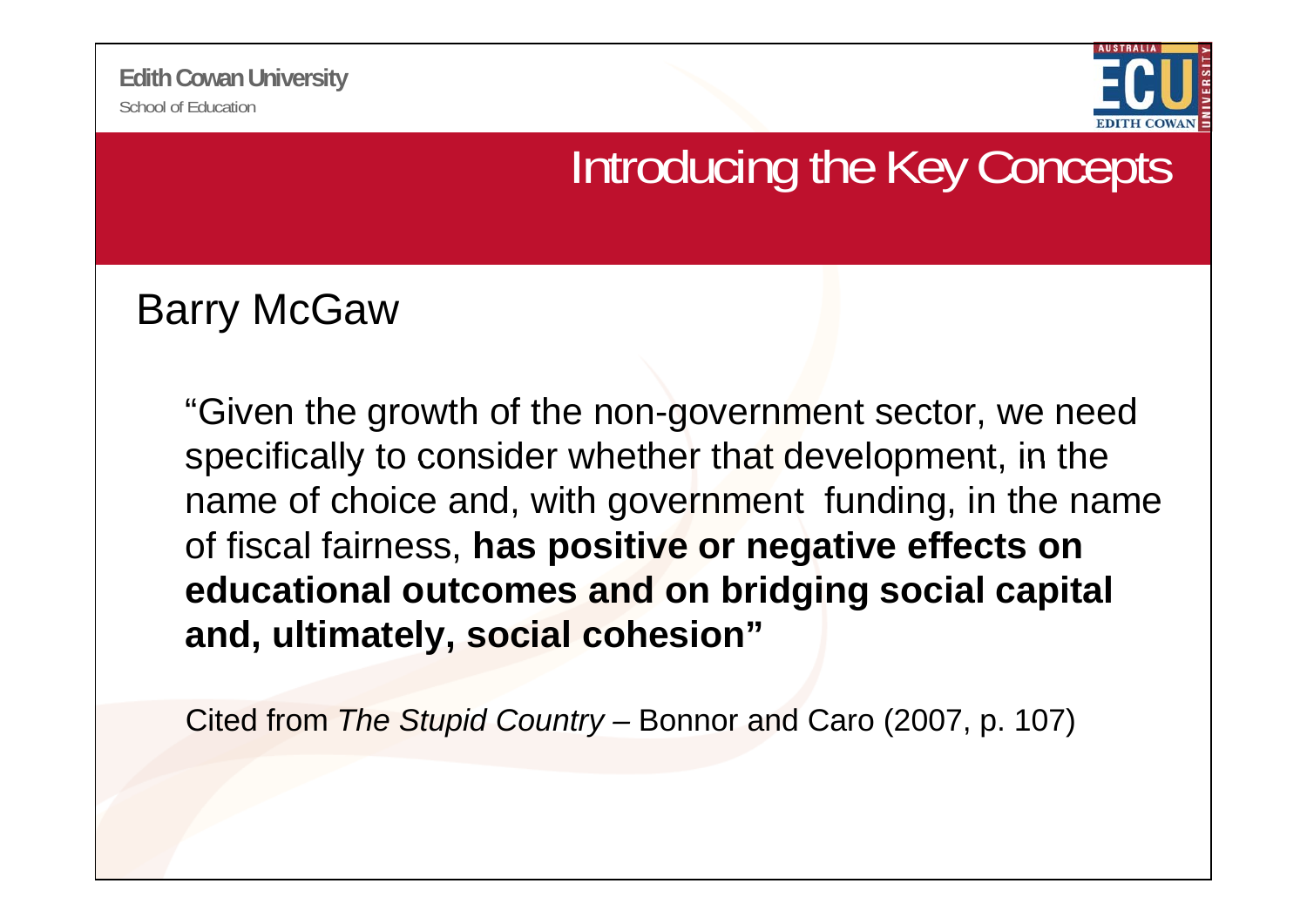

# Introducing the Key Concepts The Issue

Dr Ken Boston

Bridging refers to relations among people who initially may be strangers to each other; perhaps divided by culture, religion and most potently by the social and economic means at their disposal...Bridging is accomplished when children and young people learn that common principles, values, norms of justice and reasonable behaviour are the means for understanding different points of view and getting on well with each other. **Learnt in public schools, these are the building blocks of trust so essential to a liberal society and economy.** 

**Public schools are the only universally accessible institutions available to accomplish and enhance such bridging as well as bonding, and to lay down the**  foundation for future reserves of trust, across classes, religions, suburbs and **cultures (p. 26).**

Wilson, L (2003)

*Religious schools and Australian Democracy.* Independence, 28 2), 25‐28.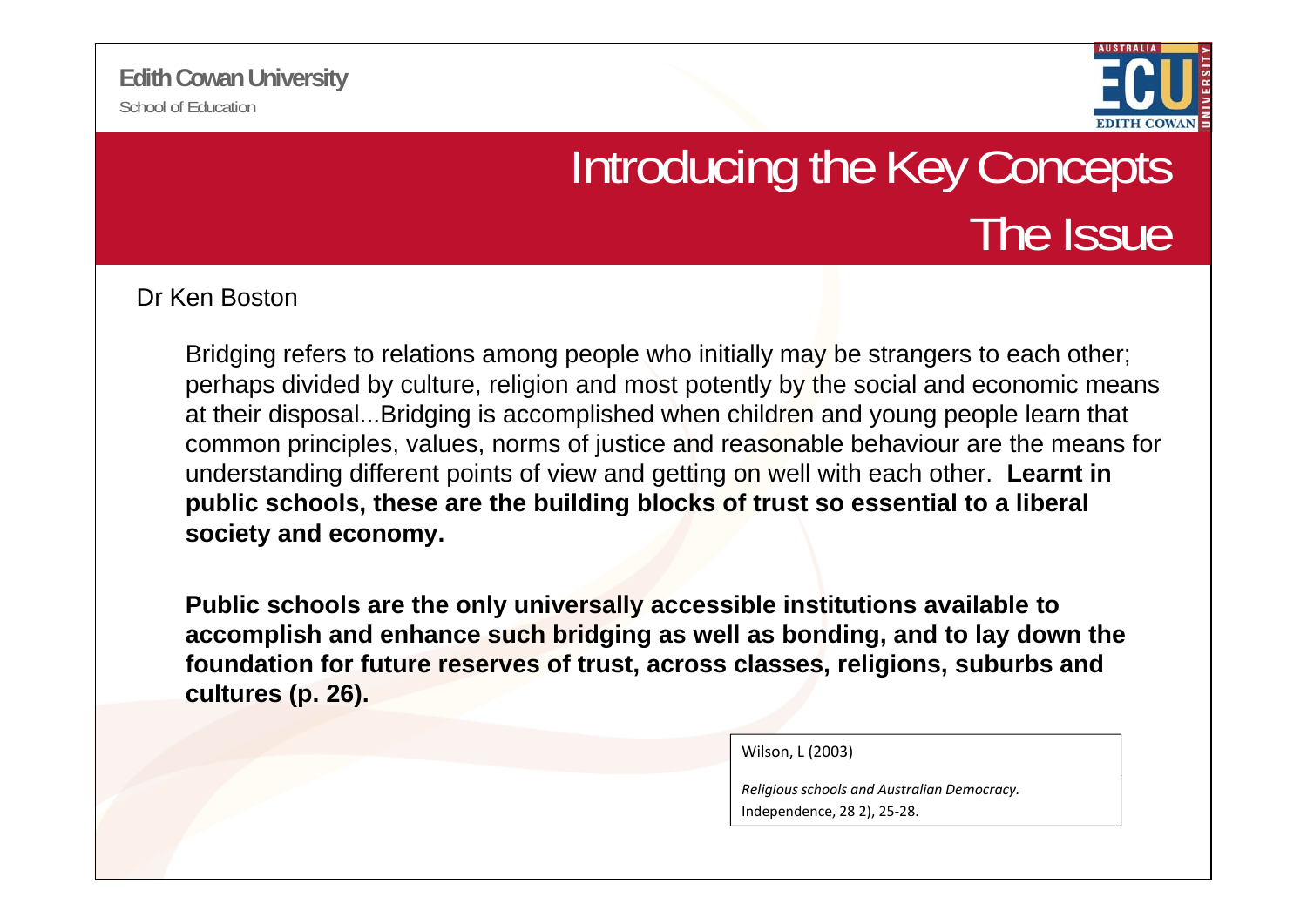

### Introducing the Key Concepts Religious Homogeneity - Evangelical Christian Schools



#### **Characteristics:**

- Commitment to alignment between curriculum and a Christian world-view.
- Employment restricted to those who have a personal Christian faith.
- Support of school's ethos and curriculum an enrolment requirement.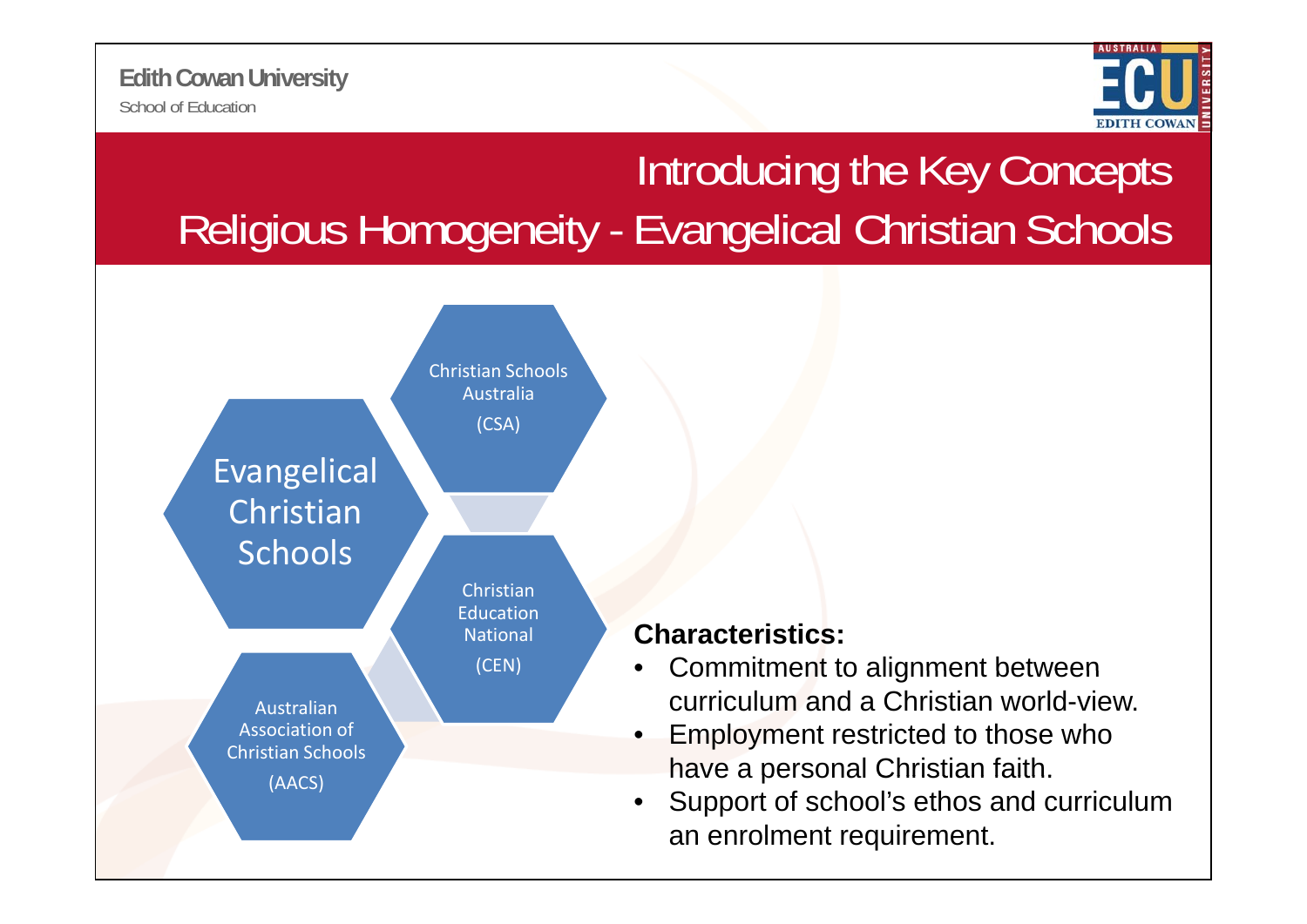

# Research Design The Aim & Overarching Question

### **The Aim**

To investigate the influence that religious homogeneity, within the context of evangelical Christian schools in Perth Western Australia, has on the development of social and civic attributes and the capacity of students to form bridging social capital when they enter and engage in a pluralistic workplace.

### **The Overarching Question**

How does the nature of religious homogeneity within an evangelical Christian school's context, influence the preparation of students to successfully form bridging social capital when they enter and engage in a pluralistic workplace?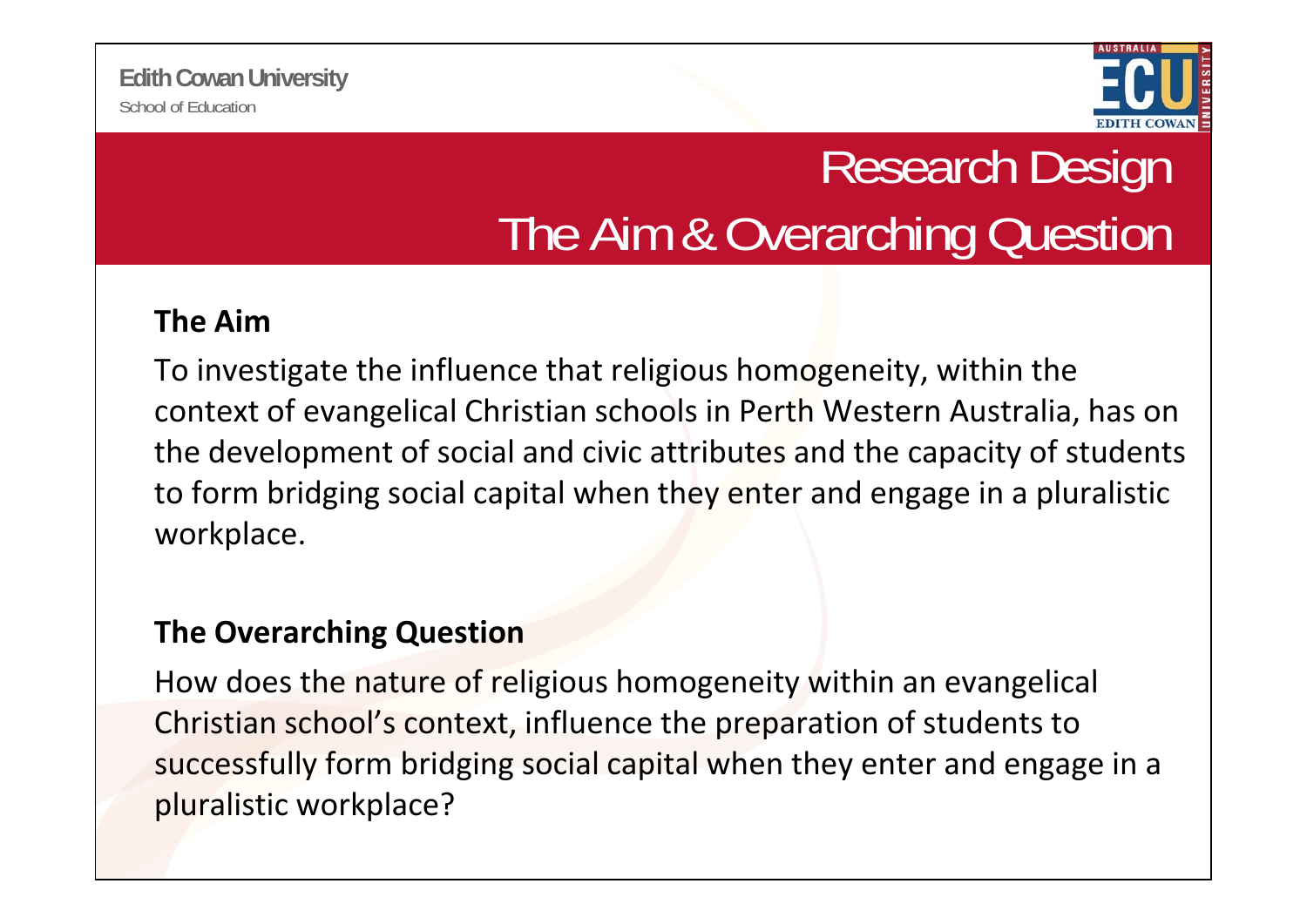